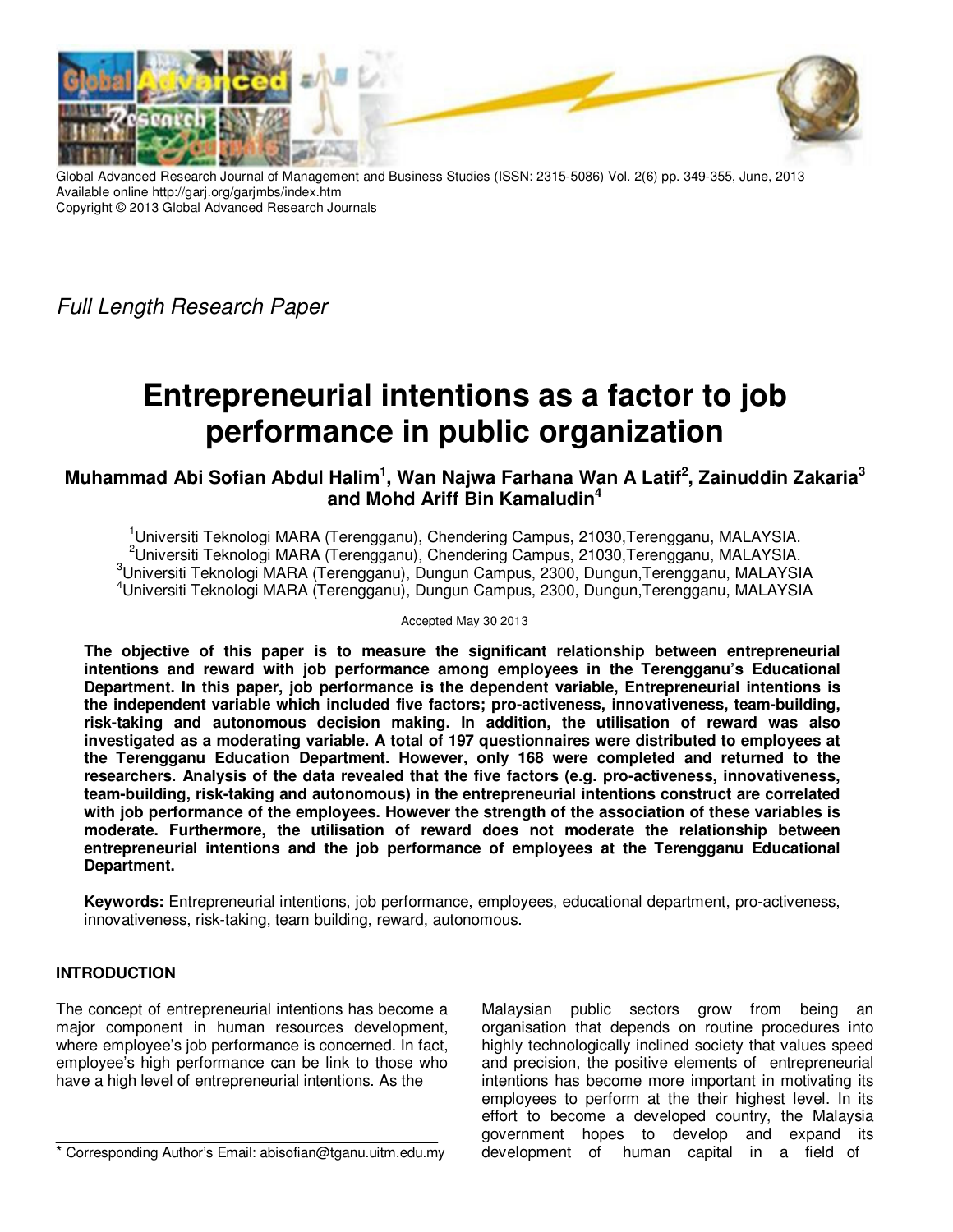entrepreneurial intentions which includes the factors of pro-activeness, innovativeness, team-building, risktaking and autonomous decision making. Furthermore, the concept of entrepreneurial intentions has been identified as one of the key element in improving job performance among employees Malaysian government sectors. The Terengganu Educational Department is one of the government agencies that were identified to encourage strong entrepreneurial intentions among employees. Hence, the purpose of this paper is to determine the relationship between entrepreneurial intentions, reward and job performance among employees at the Terengganu Educational Department. The Terengganu Educational Department is a government agency under the supervision of the Malaysia Ministry of Education with a mission statement; "To Develop Individual Potential through Quality Education". The mission of the Terengganu Educational Department is to improve the quality of management of education institutes, to enhance the development of educational infrastructure, to enhance the performance of student in various aspects of education, to increase the professionalism in education management and to enhance collaboration in education. In addition, the Terengganu Educational Department has been emphasising the development of facilities and also the quality of educational management. Historically, the Terengganu Educational Department is organized into five departments, which include Humanity Management Development, Service Management Development, Sector of Islamic and Moral Education. The management of Terengganu Educational Department has added two more departments in 2007, which are; Department of Quality Assurance, and Department of Private Education and Special Education. In addition, the Information Management and ICT department were added to improve the ability of students in information technology. However, the authors' postulates that most of the employees in Terengganu Educational Department are not really satisfied the method of evaluation that has been implemented, where each of employees has been assigned with specific work based on their job specification. Therefore, the evaluation is totally depending on the jobs that have been done.

# **LITERATURE REVIEW**

The concept of entrepreneurial intentions and entrepreneurial orientation has its root in entrepreneurship field theory, which was discussed by Antoncic et al., (2005), Dess et. al., (2003), Rothwell and Sredl (1991), Derrick et al. (2003), and Klein et al.,(2010). Antoncic et al., (2005) who conducted a study on entrepreneurship among Australian firms discovered that pro-activeness is one of the dimensions in their redefined measures of entrepreneurship which is in line with previous measures of corporate entrepreneurship.

On the other hand, Bosma et al (2011) and Wood and McKinley (2010) found pro-activeness as an opportunityseeking, forward looking perspective involving the ability of introducing new products or services ahead of the competition and acting in anticipation of future demand to change and shape the environment. By combining pro-activeness with insights on early-stage entrepreneurship activity, a detailed list of relevant activity and behavioural aspects of was formulated.

Furthermore, Antoncic et al., (2005) suggested that the element of entrepreneurship is attached with various forms of creativity which is organisational renewal, innovation and establishing new ventures. He argues that these three elements are among the most important element of entrepreneurship. It includes several entrepreneurship construct and refer to product and service innovation with the emphasis on development and innovation in technology. Covin and Wales (2012) suggested that researchers have the liberty to choose their own measurement approach in measuring entrepreneurial orientation construct. They argue that this is consistent with the different conceptualization of the entrepreneurial orientation construct. In the same note, Callaghan (2012) discovered that both "learning program" and "total years of education" may significantly influence entrepreneurial orientation among traders. The researchers argue that the same association is applicable in the context of a public organization. Furthermore, De Jong & Wennekers (2008) and De Jong et.al, (2011) explains that be innovative and resourceful in obtaining approvals is the key to achieve high credibility.

In an entrepreneurial environment, the innovative team needs to be composed of individuals from different groups across different departments of the organization. Krueger (1994) stated that organizational development is comprised of a variety of interventions for different types of organizations, intergroup relations, team or groups, pair, and individuals. He said that process of developing or enhancing cohesion can be accomplished through a process known as team building. Team building has been identified as the most powerful and important intervention in an organisation development. Furthermore, Miller and Friesen (1982) defined that risk taking as the degree to which managers are willing to make large and risky resource commitment like those who have a reasonable chance of costly failure. According to the social learning theory, risk taking behaviours can be viewed as learned behaviour often transmitted by parents and other influential individuals and shaped by the socio-cultural environment. Boyatzis (2002) also suggested that the conditions of the workplace are even more driven by the need for employees to be autonomous. He also added that autonomous learners may not experience the learning that they desire to learn. Furthermore, Danish and Usman (2009) indicated that reward is considered as an important management tools in an attempt to align the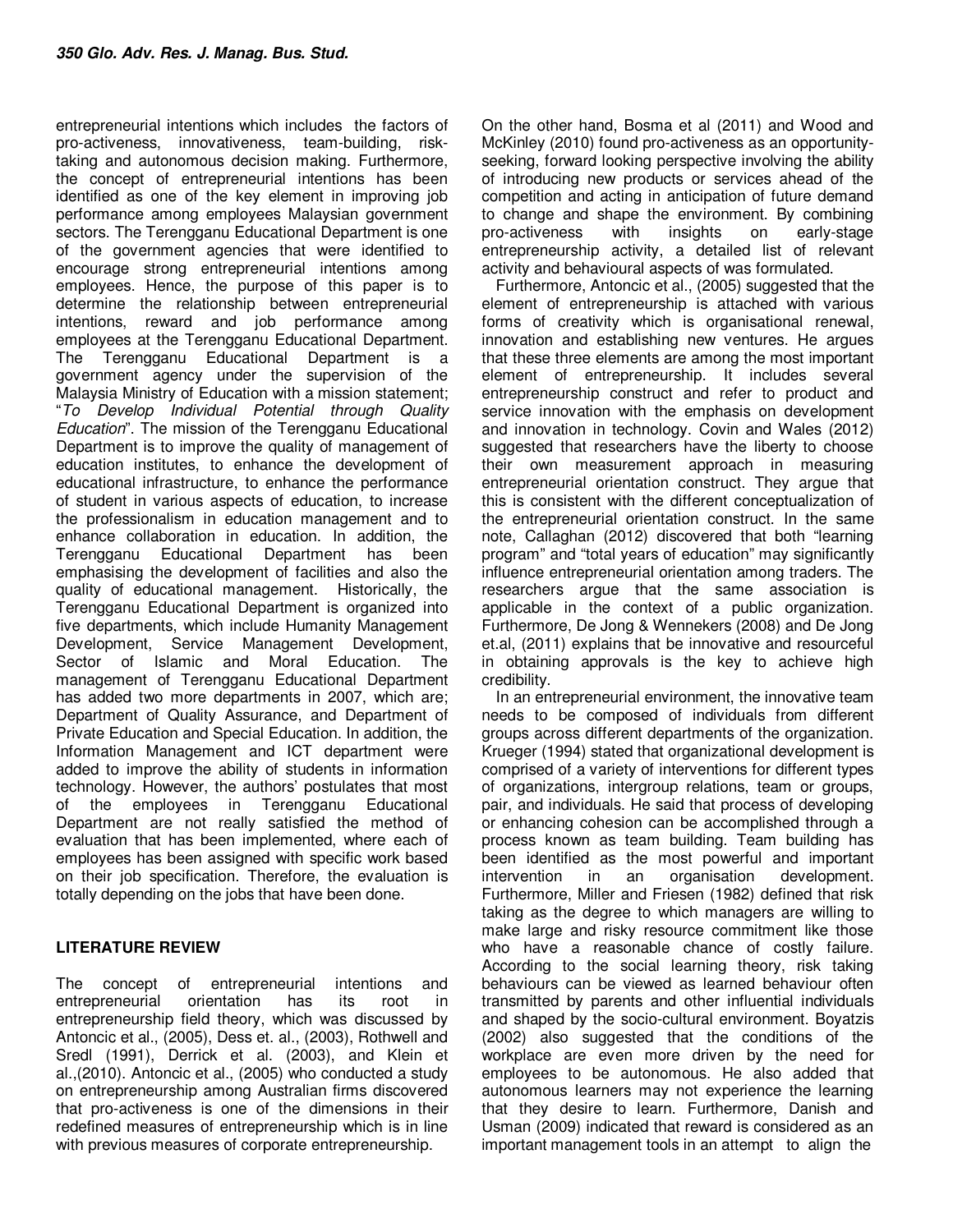goals of the employees with the goals of the firm. Furthermore, Jamal and Jones (2006) define job performance as a function that an individual can successfully perform within the framework of the normal constraints and available resources. Additionally, job performance is one of the most important constructs in both organizational psychology and human resource management. They also came up with eight general factors of job performance which included job specific proficiency, non job specific task proficiency, written and oral communication, demonstrating effort, maintaining personal discipline, maintaining peer and team performance, leadership, and management. Calendo and Kritikos (2012) further suggested that investigation is needed to further determine the different effect of type-specific environment on entrepreneurship. Their studies could help explain the differing magnitude of the positive link between personality structure and selfemployment between various groups.

# **OBJECTIVE**

The objective of this study is to measure the relationship between the elements of entrepreneurial intentions and job performance among employees in the Terengganu Educational Department. There are five factors of entrepreneurial intentions that have been identified in past literature, which includes pro-activeness, innovativeness, team-building, risk-taking, and autonomous decision making. Additionally, this paper explores the effect of reward in moderating the relationship between entrepreneurial intentions and job performance.

## **Hypothesis and theoretical framework**

Based on the review of literature discussed earlier, ten hypotheses were developed which are divided into two groups. The first group of hypotheses measures the relationship between entrepreneurial intentions and job performance which are stated as follows;

H1: There is a significant association between proactiveness and job performance in Terengganu Educational Department.

H2: There is a significant association between innovativeness and job performance in Terengganu Educational Department.

H3: There is a significant association between teambuilding and job performance in Terengganu Educational Department.

H4: There is a significant association between risktaking and job performance in Terengganu Educational Department.

H5: There is a significant association between autonomous decision making and job performance in Terengganu Educational Department.

Secondly, this paper also investigated the role of reward as a moderating variable in the relationship between entrepreneurial intentions and job performance.

H6: Utilizing the reward would significantly moderate the relationship of pro-activeness and job performance in Terengganu Educational Department.

H7: Utilizing the reward would significantly moderate the relationship of innovativeness and job performance in Terengganu Educational Department.

H8: Utilizing the reward would significantly moderate the relationship of team-building and job performance in Terengganu Educational Department.

H9: Utilizing the reward would significantly moderate the relationship of risk-taking and job performance in Terengganu Educational Department.

H10: Utilizing the reward would significantly moderate the relationship of autonomous and job performance in Terengganu Educational Department.

# **METHODOLOGY**

In order to measure the perceived relationships between entrepreneurial intentions, reward and job performance, structure questionnaires was distributed to the Terengganu Educational Department employees to gain their perspective on all three concepts. The researchers then used SPSS to analyze the data using descriptive analysis frequency distribution, reliability analysis, and correlation coefficient.

## **Population**

A total of 347 employees working at the Terengganu Education Department were identified as the population for this paper. The employees were selected from eight different departments.

## **Sample Size**

According to Sekaran (2006), extremely large sample size could become a problem to conduct a research. Sekaran (2006) suggested that a sample size larger than 30 and less than 500 are appropriate for most research. For this study, the total population is 347 and the sample size is 196 was constructed. Then, simple random sampling has been choosing because it is high generalisability of findings. All elements in the population are considered and each element has an equal chance of being chosen as the subject.

## **ANALYSIS AND FINDING**

In this study, researcher was distributed 197 questionnaires to employees at Terengganu Educational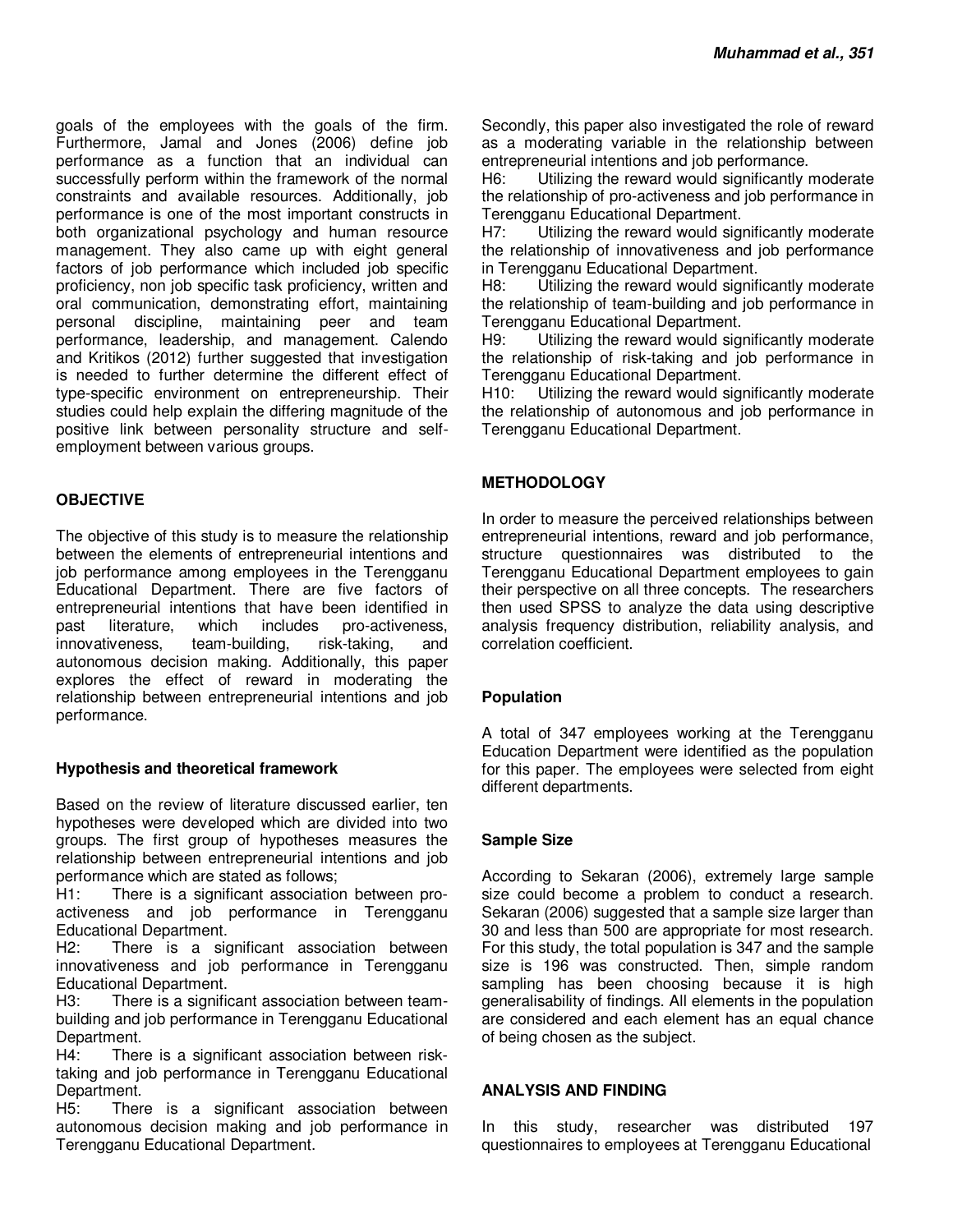

**Figure 1**. Theoretical Framework of Entrepreneurial Intentions and Reward toward the Job Performance

Table 1: Population and Sample Size

|                                         | No of      | Sample |                |
|-----------------------------------------|------------|--------|----------------|
| <b>Sectors</b>                          | population | size   | Percentage (%) |
| School Management                       | 46         | 26     | 13.26%         |
| Academic Management                     | 32         | 18     | 9.22%          |
| Development and Humanity Management     | 66         | 37     | 19.02%         |
| Service Management and Development      | 127        | 72     | $36.60\%$      |
| Islamic and Moral Education             | 30         | 17     | 8.65%          |
| Quality Assurance,                      | 13         |        | 3.74%          |
| Private Education and Special Education | 21         | 12     | 6.05%          |
| Information Management and ICT.         | 12         |        | 3.46%          |
| Total                                   | 347        | 196    | 100%           |

Table 2: Demographic Profiles

| <b>Item</b> |              | No  | %    | <b>Item</b>        |                         | No  | (%)  |
|-------------|--------------|-----|------|--------------------|-------------------------|-----|------|
| Gender      | Male         | 64  | 38.1 | Field of Study     | Education               | 63  | 37.5 |
|             | Female       | 104 | 61.9 |                    | <b>Business</b>         | 34  | 20.2 |
|             |              |     |      |                    | Science Tech            | 31  | 18.5 |
|             |              |     |      |                    | Religions               | 21  | 12.5 |
|             |              |     |      |                    | Social study            | 17  | 10.1 |
| Age         | $18 - 28$    | 40  | 23.8 | Level of Education | <b>SPM</b>              | 83  | 49.4 |
|             | $29 - 39$    | 62  | 36.9 |                    | Diploma                 | 42  | 25   |
|             | $40 - 50$    | 49  | 29.2 |                    | Degree                  | 43  | 25.6 |
|             | $51 - 61$    | 17  | 10.1 |                    |                         |     |      |
| Origin      | Terengganu   | 133 | 79.2 | Job Position       | Professional management | 43  | 25.6 |
|             | Other States | 35  | 20.8 |                    | Supporting management   |     |      |
|             |              |     |      |                    |                         | 125 | 74.4 |

Department. However, there are only 168 questionnaires was returned and completed to answered.

#### **Frequency Analysis**

Table 2 shows that 38.1% of respondents are male which represent 64 respondents while another 61.9% are female which represent 104 respondents. There are 23.8% respondents between the ages of 18 to 28 which represent 40 respondents. Those between the ages of 29 to 39 years old equals to 36.9% that represent 62 respondents. It was followed by those in the 40 to 50 years old age group, which is 29.2% that represent 49 respondents. Lastly, there were 17 respondents that age 51 to 61 years old, which is 14%.

A total of 133 respondents are from Terengganu,

which represent 79.2%. Meanwhile, another 20.8% of the respondents are from outside Terengganu, which equals to 35 respondents. Based on the table 2 above, the highest percentage of respondents (37.5%) received their study in the Educational field which equals to 63 respondents. This is followed by 34 respondents from the Business field which equals 20.2% of respondents. There are31 respondents who studied in Science Technology field which equal to 18.5% of total respondents. 21 of the respondent come from the religions field which represents 12.5% of total respondents. Employees who studied in the Social form the lowest group of respondents (17) which equals to 10.1% of total respondents. In terms of education, 49.4% of respondents are SPM (Sijil Pelajaran Malaysia) holders with 83 respondents. Forty two or 25% of the respondent have a Diploma. Respondent who has a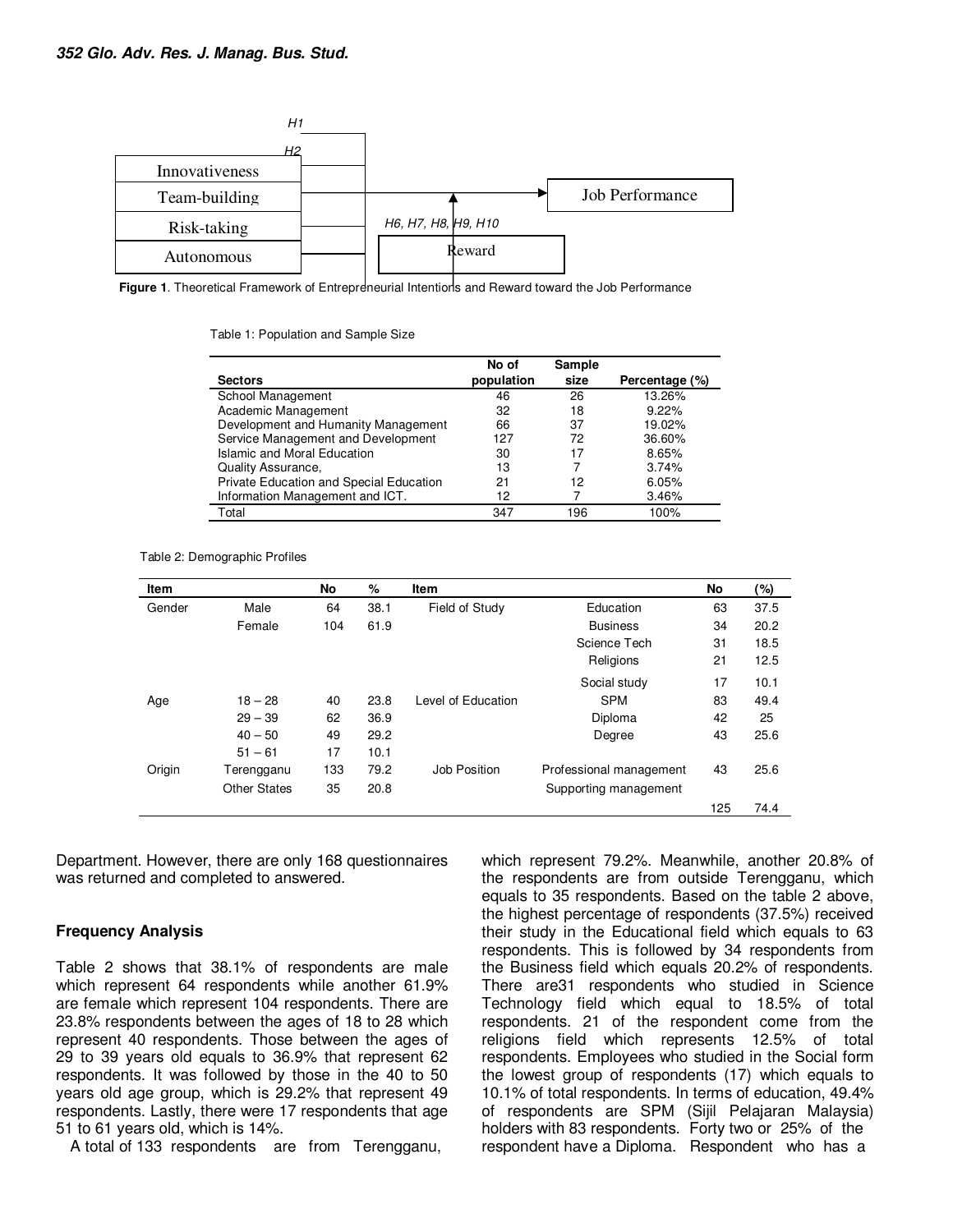Table 3: Reliability Analysis

| Variables       | No of item | Cronbach's Alpha |
|-----------------|------------|------------------|
| Pro-activeness  | 9          | 0.826            |
| Innovativeness  | 10         | 0.861            |
| Team-building   | 10         | 0.862            |
| Risk-taking     | 10         | 0.797            |
| Autonomous      | 10         | 0.863            |
| Reward          | 10         | 0.855            |
| Job performance | 10         | 0.861            |

| Table 4: Coefficient Correlation between Entrepreneurial Intentions and Job Performance |  |  |  |  |
|-----------------------------------------------------------------------------------------|--|--|--|--|
|-----------------------------------------------------------------------------------------|--|--|--|--|

|    |                           | Job Performance        |                    |                             |                       |
|----|---------------------------|------------------------|--------------------|-----------------------------|-----------------------|
|    | Entrepreneurial Intention | Pearson<br>Correlation | Sig.<br>(2-tailed) | Number<br>οf<br>respondents | Description           |
| Н1 | Pro-activeness            | .468**                 | .000               | 168                         | Moderately correlated |
| Н2 | Innovativeness            | .555**                 | .000               | 168                         | Moderately correlated |
| HЗ | Team-building             | $.523**$               | .000               | 168                         | Moderately correlated |
| Η4 | Risk-taking               | $.276**$               | .000               | 168                         | Weakly correlated     |
| Н5 | Autonomous                | .482**                 | .000               | 168                         | Moderately correlated |

\*\*Correlation is significant at the 0.001 level (2-tailed)

Degree equals to 25.6% of total respondents which equals to 43 employees. Most of the respondents work as supporting managers (74.4%) which equals to 125 persons. Another 25.6% of the respondents work as professional managers, which equals to 43 persons.

#### **Reliability aalysis**

According to Sekaran (2006), the reliability less than 0.60 was considered as poor, those in range 0.70 was to be acceptable and for the result at the range 0.80 and above considered as good. The closer Cronbach's Alpha is to 1, the higher the internal consistency is. As well as show in a table 3, there is only the factor of risk-taking is below 0.8. Meanwhile, the others factors are above 0.8 which considered that the questions are without bias, with consistent and stable.

#### **Relationship between entrepreneurial intention and job performance**

In order to study the relationship of entrepreneurship intentions and job performance, five hypotheses have been developed based and tested using Pearson Correlation. As shown in table 4, the hypothesis test of H1 indicates that the relationship of pro-activeness and job performance is significant and moderately correlated  $(r=468, p=.000)$ . The hypothesis testing of H2 indicates that a significant correlation exists between Innovativeness and Job Performance with a Pearson correlation value of 0.555. This value indicates that there is moderate relationship between Innovativeness and Job Performance. In addition, the third hypothesis (H3) test also indicated that the team-building is significantly correlated with the job performance ( $r = .523$ ,  $p = .000$ ).

Furthermore, the hypothesis testing of H4 showed there is significant ( $p= 0.000$ ) and weak relationship (0.276) between Risk-taking and Job Performance. Hence the alternate hypothesis H4 is accepted. Finally, the hypothesis testing of alternate hypotheses H5 revealed there is a significant correlation  $(p= 0.000)$ between Autonomous Decision Making and Job Performance with a moderate Pearson correlation of 0.482.

#### **Reward as a moderating variable in the relationship between entrepreneurial intentions and job performance**

The analysis aims to determine whether reward is a moderating variable in the relationship between entrepreneurial intentions and job performance. The alternate hypothesis H6 shows that there is a significant correlation between pro-activeness, job performance and reward  $(r=.408, p=.000)$ . However, the Pearson correlation value indicates that the correlation is lower when compared to the value of H1 without the moderating variable. Furthermore, the value of the alternate hypothesis H7 indicates that the correlation value equals to 0.446, revealing a moderate relationship between reward, innovativeness and job performance. This value is lower when compared to the previous result without the moderating variable. This means that the employees' perception on reward significantly moderates the relationship between innovativeness and job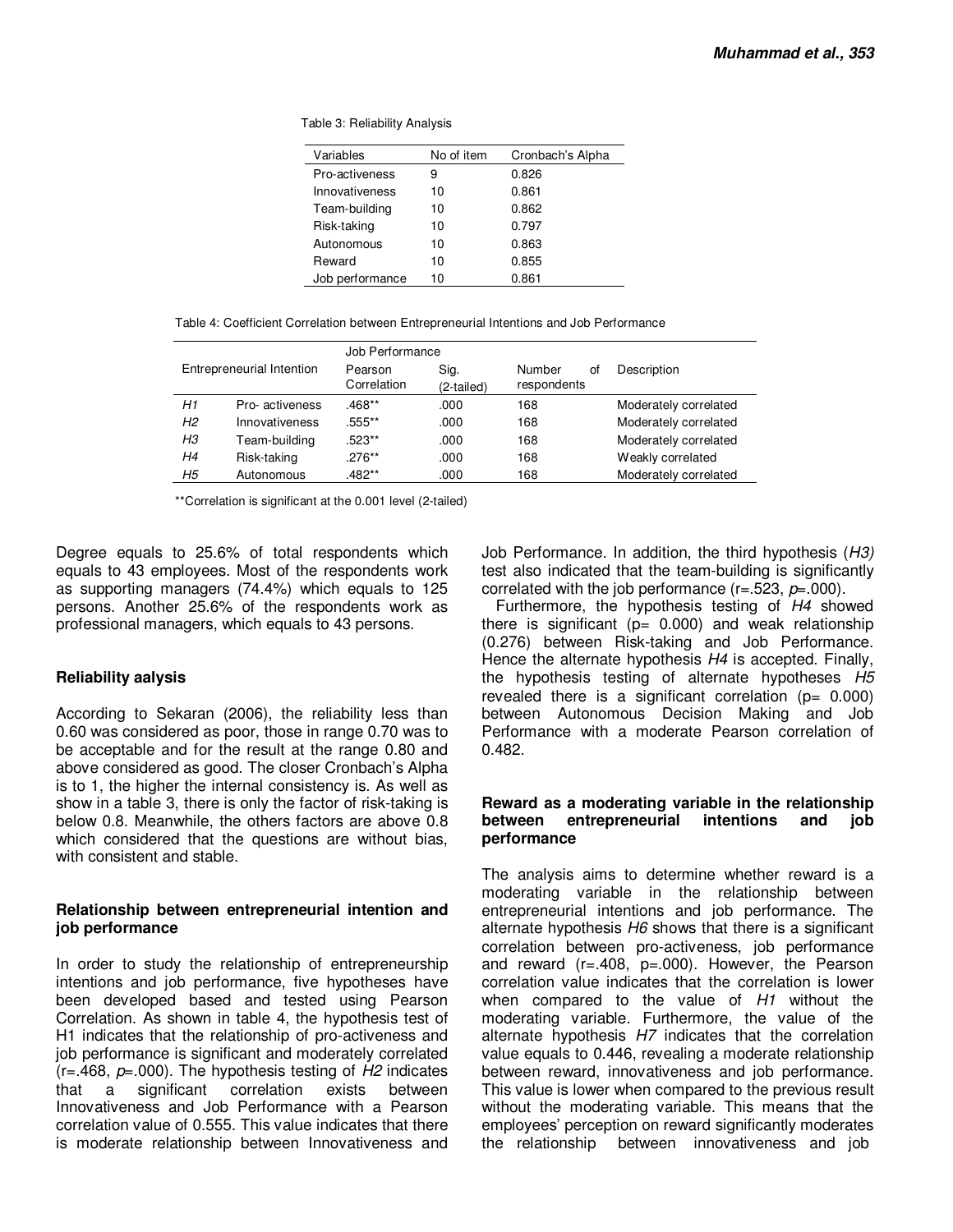|            | <b>Control Variables</b> |                     |                         | Job performance | <b>Description</b>           |
|------------|--------------------------|---------------------|-------------------------|-----------------|------------------------------|
| H6         | Mean Reward              | Mean Pro-activeness | Correlation             | 0.408           | Moderately Correlated        |
|            |                          |                     | Significance (2-tailed) | 0               |                              |
|            |                          |                     | df                      | 165             |                              |
| H7         |                          | Mean Innovativeness | Correlation             | 0.446           | <b>Moderately Correlated</b> |
|            |                          |                     | Significance (2-tailed) | 0               |                              |
|            |                          |                     | df                      | 165             |                              |
| H8         |                          | Mean Team-building  | Correlation             | 0.443           | Moderately Correlated        |
|            |                          |                     | Significance (2-tailed) | 0               |                              |
|            |                          |                     | df                      | 165             |                              |
| H9         |                          | Mean Risk-taking    | Correlation             | 0.107           | Not Significance             |
|            |                          |                     | Significance (2-tailed) | 0.17            |                              |
|            |                          |                     | df                      | 165             |                              |
| <b>H10</b> |                          | Mean Autonomous     | Correlation             | 0.346           | <b>Weakly Correlated</b>     |
|            |                          |                     | Significance (2-tailed) | 0               |                              |
|            |                          |                     | df                      | 165             |                              |

**Table 5**. Correlation Reward as the Control Variable

performance. The testing of alternate hypothesis H8 indicates that there is a significant and moderate correlation between reward, team building and job performance as shown by the  $p$  value of 0.00 and the Pearson correlation of 0.443. However, the correlation value is lower when compared to the result without the moderating variable which equals to 0.523. The value explains that there is moderate relationship between Reward, Team Building and Job Performance.

The hypothesis testing analysis of H9 showed a correlation value of 0.107, which indicates a very weak and almost negligible relationship between reward, risk taking and job performance. This means that the perception of reward completely moderates the relationship between risk taking and job performance. The two tailed significance test value equals 0.170. The value is greater than 0.05, indicating the nonexistent of any significant correlation between reward, risk taking and job performance. Therefore, the alternate hypothesis, H9 is rejected. Finally, the significant value  $(p=0.000)$  in the hypothesis testing of H10 in table 5 showed that there is a significant correlation between reward, autonomous decision making and job performance. Hence the alternate hypothesis H10 is accepted. The Pearson correlation value equals 0.346, which is lower than the correlation analysis of hypothesis H5 without the moderating variable. The researcher postulates that there is a weak but significant relationship between these three variables. In conclusion, perception of reward among the employees at the Terengganu's Education Department significantly moderates the relationship between entrepreneurial intentions and their Job Performance.

#### **DISCUSSION AND CONCLUSION**

The finding in this paper suggested that the job performance of employees in Terengganu Educational Department is moderately affected by the five factors of entrepreneurial intentions; pro-activeness,

innovativeness, team building, risk taking and autonomous decision making. The result discovered in this paper supports the findings of Al-Swidi and Mahmood (2012) who suggested that entrepreneurial orientation has a strong impact on organizational performance

In addition, the perception of reward significantly moderates the association between the employees' entrepreneurial intentions and their job performance. Furthermore, it can be interpreted that the perception on the reward expected is a dominant factor in job performance. The result of the hypothesis testing showed that all the independent variables have a positive relationship with the dependent variable. Among all the entrepreneurial intentions shown by employees at the Terengganu Educational Department the strongest relationship is displayed between innovativeness and job performance indicated by the Pearson Correlation Coefficient value of 0.555. Furthermore perception reward expected moderates the relationship between the independent variables and dependent variable. The researcher also discovered that the findings of this paper suggest that entrepreneurial intentions are important in creating productive and satisfied employees which is similar to the research by Lee et. al (2011). Lee et.al (2011), however suggested that job satisfaction mediates the relationship between Innovation Climate and Technical Excellence Incentives and Entrepreneurial Intentions. Moreover, result of this paper may provide greater awareness on how entrepreneurial intentions coupled with positive perception reward system is crucial in motivating employees to perform better. As a conclusion, most of the employees in Terengganu Educational Department are influenced by their entrepreneurial intentions and positive perception on the reward system in improving their job performance.

#### **REFERENCES**

Al-Swidi AK, Mahmood R (2012). Total Quality Management, Entrepreneurial Orientation and Organizational Performance: The